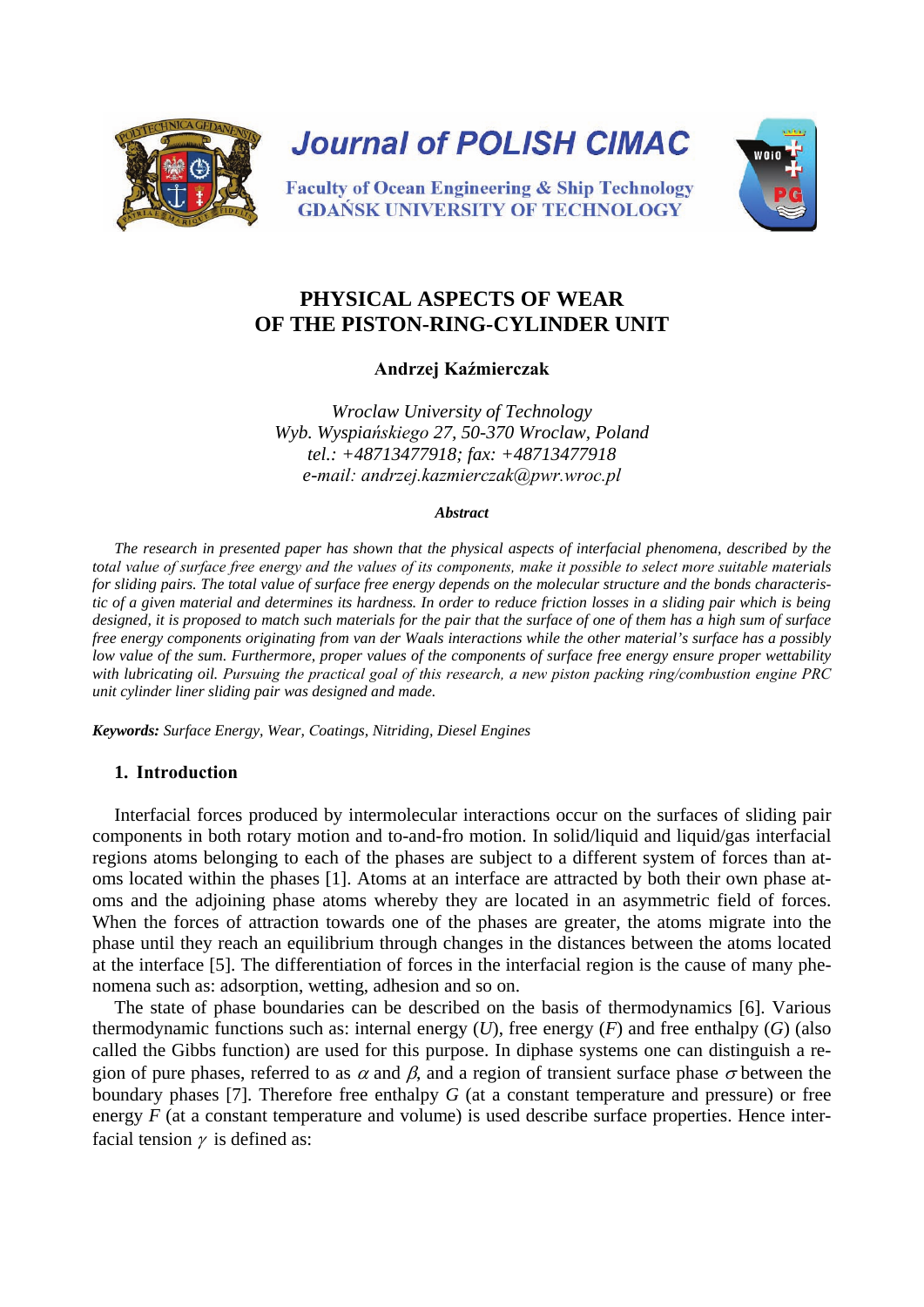$$
\gamma = \left(\frac{dF^s}{dA}\right)_{T,V} \text{ and } \gamma = \left(\frac{dG^s}{dA}\right)_{T,p},\tag{1}
$$

were:

*γ* – surface free energy,  $F$  – free energy, *A* – surface,

- 
- *G* free enthalpy.

Interfacial tension  $\gamma$  is also referred to as interfacial free energy or in short, interfacial energy (especially in the case of solids). When air is one of the phases or the considered phase adjoins a vacuum, then instead of the attribute 'interfacial', the attribute 'surface' is used. In his latest comprehensive study [18] H. Lyklema recommends to use the term interfacial (surface) tension for both liquids and solids. Sometimes instead of  $\gamma$ , symbol  $F_A^S$ , referred to as excess surface free energy, is used. In the present work, surface free energy *γ* and surface tension are used for respectively solids and liquids.

#### **2. Calculation of surface free energy from surface tension of molten solid body**

It is difficult to determine surface free energy for solids. According to many researchers, it is possible to calculate surface free energy from measurements of the free surface of melted solids [18]. Such problems feature prominently in metallurgy where the surface tension of fused metals is of major importance [3]. Allen [2] compared surface tension values for metals at their melting points and found a clear relationship between fusion temperature and surface tension for different metals. [5]. The relationship between surface tension and temperature is expressed by the Gibbs-Helmholtz equation:

$$
\gamma_{s} = \gamma_{m} + \frac{d\gamma}{dt} (T - T_{m}), \qquad (2)
$$

where:

*γS* – surface tension of molten metal at temperature *T,*   $\gamma_m$  – surface tension of molten metal at fusion temperature  $T_m$ ,

 $T_m$  – the fusion temperature of the metal,

*dT*  $\frac{dy}{dx}$  – Temperature coefficient, whose value is always negative for metals, was introduced [1].

#### **3. Calculation of surface free energy from Young's modulus and other parameters**

R.J. Good [10] proposed a relationship between surface free energy and Young's modulus, assuming that the value of Young's modulus *E* is a consequence of intermolecular force  $F_r$ :

$$
E = r_0 \left(\frac{dF_r}{dr}\right),\tag{3}
$$

where:

*E* – Young's modulus,

 $r_0$  – a distance between the centres of molecules being in equilibrium between attractive and repulsive forces,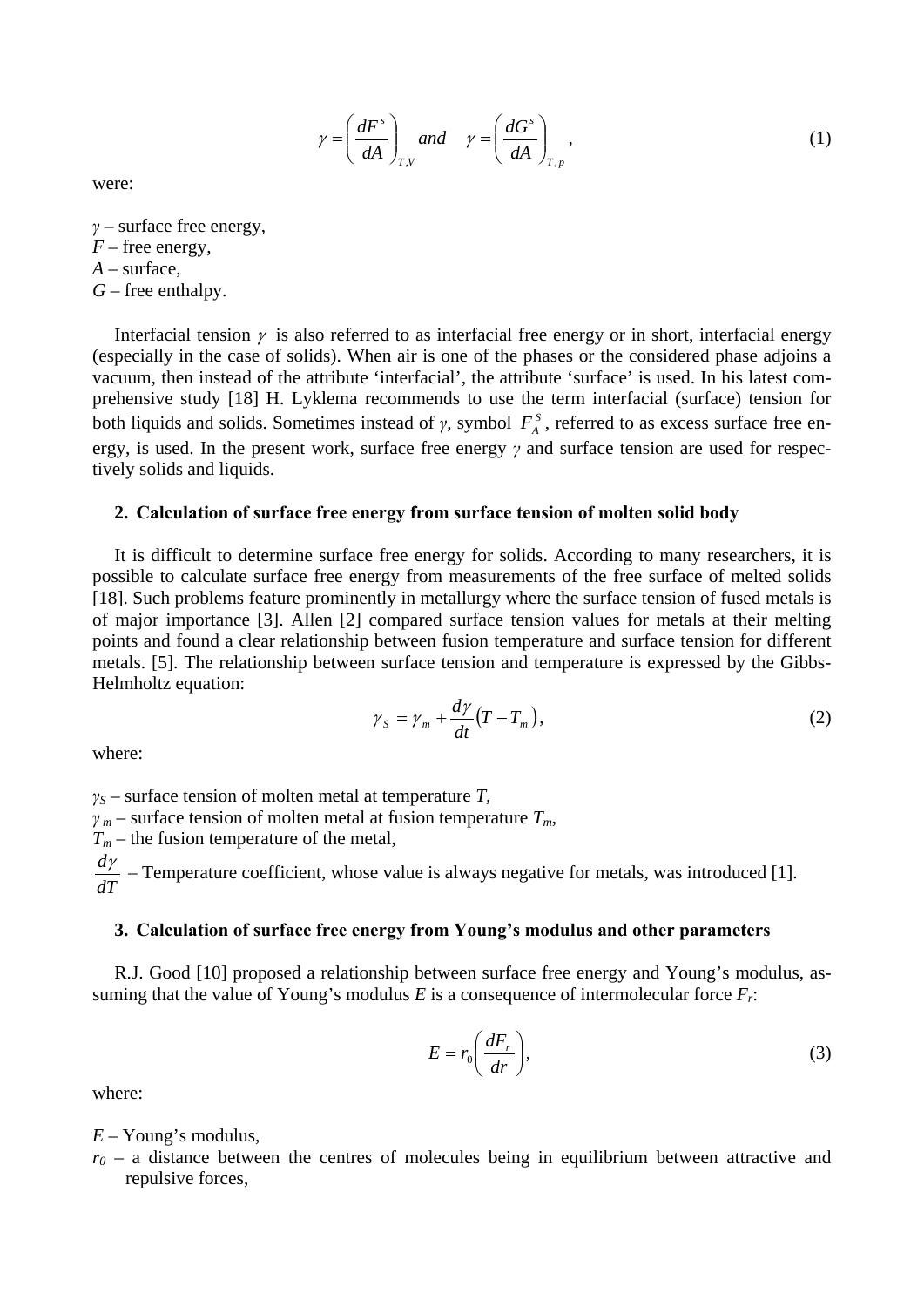$F_r$  – the force of intermolecular interactions at distance *r*.

Expression (3) holds for intermolecular distance  $r$  equal to  $r_0$  and for constant temperature. From R.J. Good's considerations [10], based on the Lennard-Jones equation [17] for the energy of a system of molecules versus the distance between them, the following expression interrelating surface free energy with Young's modulus was derived [10]:

$$
E = \frac{32\gamma_s}{r_0} \Rightarrow \gamma_s = \frac{Er_0}{32},\tag{4}
$$

where: Young's modulus  $E$  and distance  $r_0$  are in respectively pascals (Pa) and meters (m) and calculated surface free energy  $\gamma_S$  of a solid is in joules per square meter (J/m<sup>2</sup>) or newtons per meter (N/m).

Expression (4) allows one to estimate surface free energy on the basis of Young's modulus of a solid body and the intermolecular distance at which intermolecular interactions are at equilibrium. Since the material property resulting from intermolecular interactions is taken into account through expression (4) it is possible to calculate the total surface free energy if one knows the kind and number of bonds in a given solid. Since the surface free energy calculated on the basis of Young's modulus is for a material devoid of lattice defects, it may be considerably overestimated.

It follows from the above considerations that surface free energy is a result of interactions characteristic of the molecular structure of a given phase. Another material property is hardness and similarly as surface free energy it depends on a given material's structure. Material hardness is resistance to the forcing of elastic and plastic deformations. Therefore it is associated with volume elasticity modulus  $K$  which is a measurable and, as opposed to hardness [23], well defined quantity. The hardness of selected materials versus their volume elasticity modulus *K* is shown in fig. 1.



*Fig.1. Hardness HV versus K for hard materials*

By approximating the relation shown in fig. 1 with a linear function the following expression was obtained:

$$
HV \cong a \cdot K \cong 10.236 \cdot K\,,\tag{16}
$$

where:

*HV* – Vickers hardness, dimensionless quantity,

 $K$  – the modulus of volume elasticity of a perfect crystal [GPa],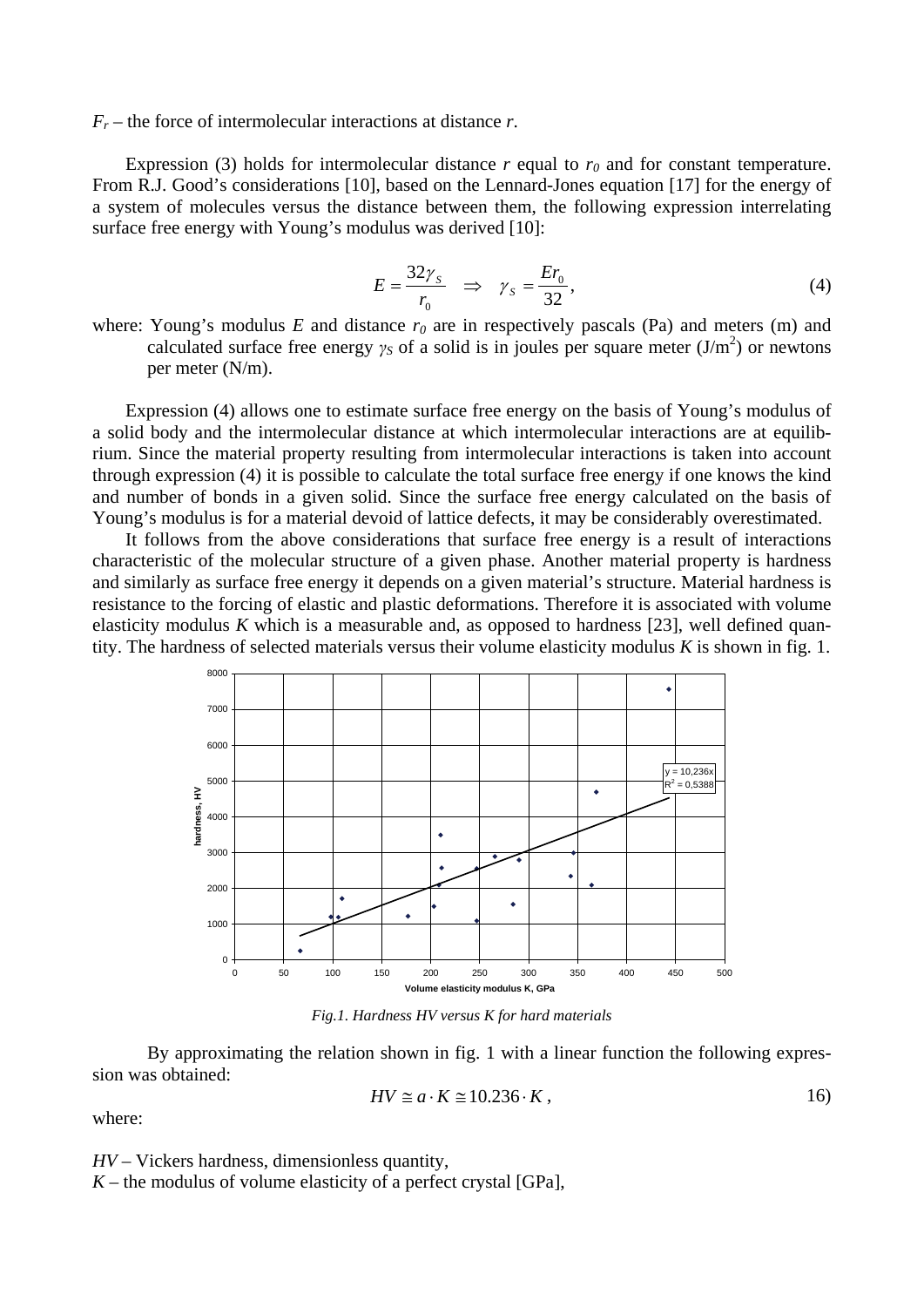$a - a$  constant equal to 10.236 [1/GPa].

According to A. Witek [22], the value of the volume elasticity modulus is consistent with the Marvin Cohen (Berkeley University) theory proposed in 1985 and expanded in 1987. The theory allows one to calculate (with an error below 2%) the modulus of volume elasticity from this equation:

$$
K = 1761 \cdot r_0^{-3.5},\tag{6}
$$

where:

 $K$  – the modulus of volume elasticity of a perfect crystal [GPa],

 $r_0$  – an equilibrium distance between atoms or ions, i.e. the length of a chemical bond in the crystal lattice [angstroms].

According to the Cohen theory, the modulus of volume elasticity can be calculated from the bond length. Volume elasticity coefficient *K* is related to Young's modulus *E* by the following formula [24]:

$$
K = \frac{E}{3(1 - 2v)}\tag{7}
$$

where:

 $K - a$  modulus of volume elasticity [Pa], *E* – Young's modulus [Pa],

*ν* – a Poisson fraction of 0-0.5.

Young's modulus in turn is related through relations defined by R.J. Good [10] (described by formula 15) to surface free energy. Hence total surface free energy and hardness are proportionally correlated through the modulus of volume elasticity and the Poisson fraction as follows:

$$
\gamma_s = \frac{Er_0}{32} = 3Kr_0 \frac{1 - 2\nu}{32},\tag{8}
$$

where:

the meaning and the units of all the variables are consistent with the denotations in equations (4) and (7).

Using equations (5), (6) and (8) the following expression interrelating surface free energy *γS*, hardness *HV*, intermolecular distance *r0* and Poisson fraction *υ* was obtained:

$$
\gamma_s \cong 307 \cdot HV \cdot r_0 \frac{1 - 2\nu}{32},\tag{9}
$$

where:

*γS* – surface free energy [mN/m], *HV* – Vickers hardness, dimensionless quantity,  $r_0$  – a mean intermolecular distance [nm], *ν* – a Poisson ratio of 0-0.5.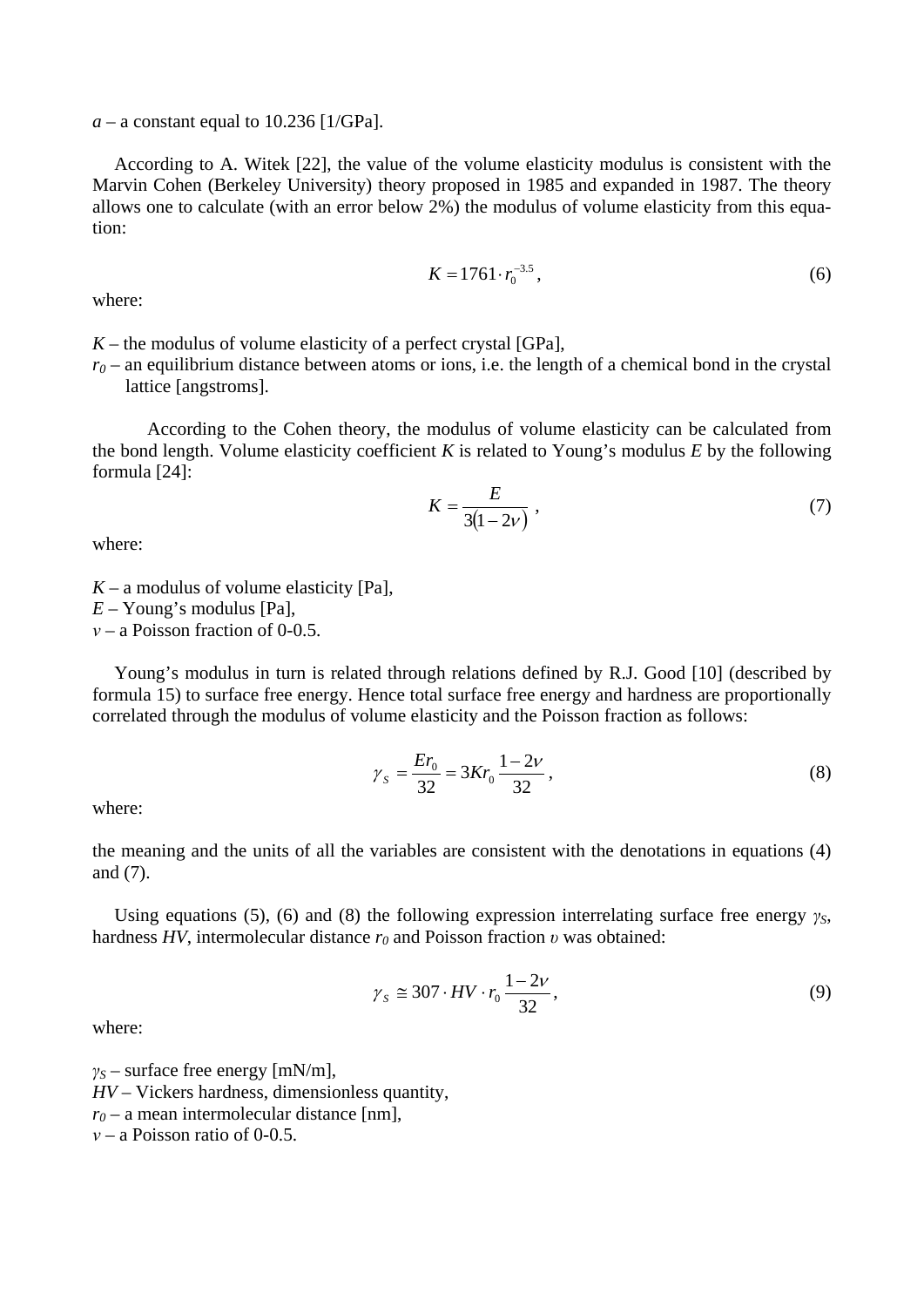Equations (8) and (9) were formulated for a perfect crystal free of lattice defects. Their application is, however, limited since they yield, similarly as equation (23), overestimated surface free energy values.

#### **3. Calculation of surface free energy from its components**

F.M. Fowkes [8] proposed to divide surface free energy into the following components:

$$
\gamma = \gamma^d + \gamma^m + \gamma^h + \gamma^o, \qquad (10)
$$

where:

 $\gamma^d$  – a dispersion component,  $\gamma^m$  – a metallic bonds component,  $\gamma^h$  – a hydrogen bonds component,  $\gamma^{\rho}$  – other components, e.g. an ionic component, a covalent bonds component, etc.

In a simplified formulation, the surface free energy of liquids consists of a dispersion part and a polar part. For example, the surface free energy of water is 72.8 mN/m and it consists of dispersion part  $\gamma^d = 21.8$  mN/m and polar part  $\gamma^p = 51$  mN/m. Water has neither a metallic component nor a covalent component.

There are several methods of determining surface free energy components, based on solid body wetting phenomena. They employ two or three calibrating liquids with known surface free energy components and assume that surface free energy has only two components: a dispersion component and a polar component [13]. The latter is composed of Keesom (permanent dipoles) and Debye interactions (inductive dipoles) of the dipole-induced dipole type, of confirmative and multipole interactions and hydrogen bonds:

$$
\gamma_L = \gamma_L^d + \gamma_L^p \quad \text{and} \quad \gamma_S = \gamma_S^d + \gamma_S^p \,, \tag{11}
$$

where:

 $\gamma_L$  – surface free energy as a sum of dispersion and polar interactions for the liquid,

 $y_S$  – surface free energy as a sum of dispersion and polar interactions for the solid,

 $\gamma_L^d$  - the dispersion part of the liquid's surface free energy,

 $\gamma_L^p$  – the polar part of the liquid's surface free energy,

 $\gamma_s^d$  – the dispersion part of the solid's surface free energy,

 $\gamma_s^p$  – the polar part of the solid's surface free energy.

The above measuring methods are: the Fowkes method [8], the Owens-Wendt method [12] and the Wu method [24]. The Owens-Wendt and Wu methods are based on measurements by two calibrating liquids. The accuracy with which the methods identify dispersion and polar interactions considerably improves when a third calibrating liquid is employed. Currently the Owens-Wend and Wu methods are being replaced with the van Oss-Good acid-base method with three calibrating liquids, which is based on the Lewis theory of acids and bases [11] and Fowkes's concept of components [9]. The method is still under development and requires further theoreticalexperimental research [24].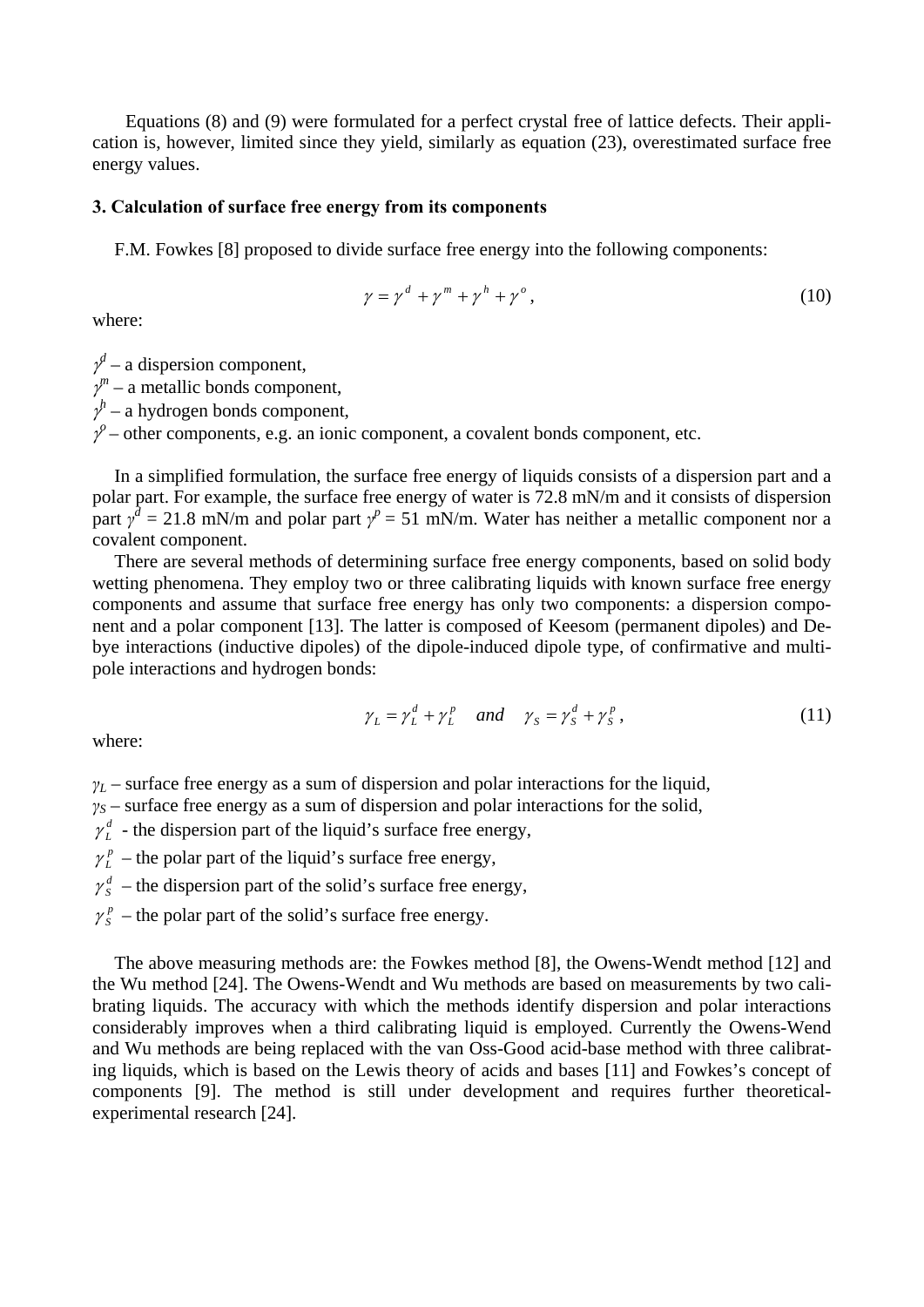# **4. Taking interfacial phenomena described by surface free energy into account when matching materials for sliding pairs**

Considering the above, it is proposed to match materials for friction pairs also on the basis of a quantitative description of interfacial phenomena, using calculations and measurements of the surface free energy of solid bodies [16]. In order to reduce friction losses in a sliding pair which is being designed, it is proposed to match such materials for the pair that the surface of one of them has a high sum of surface free energy components originating from van der Waals interactions while the other material's surface has a possibly low value of the sum (fig. 3).

The two surfaces should have high hardness, i.e. a high value of the total surface free energy. Thanks to the other surface's low sum of van der Waals interactions frictional resistance will be reduced due to a reduction in the work of adhesion to this surface, especially in mixed friction conditions.



*Fig.3. Scheme of matching sliding pair elements [16]*

Moreover, the large difference between the sums of surface free energy components is due to the materials' insolubility in the solid state, which is pointed out by Bowle in his numerous papers. Thanks to the use of surface free energy and its components for matching sliding pair elements this process can be described quantitatively [15]. Especially in the case of the second element it is postulated that, except for the generally low value of the surface free energy component originating from dispersion forces, the dispersion component be dominant relative to the other components. If the elements are so matched, friction losses will be reduced. In mixed friction conditions, for which, in the author's opinion, the proposed solutions will be most beneficial, the features of the second element's surface will contribute to a reduction in friction losses thanks to their reduction in the boundary layer formed on the surface of this element.

# **5. Calculations of surface free energy of exemplary materials for sliding pairs 5.1. Calculations of surface free energy from Young's modulus and other parameters**

Calculations based on Young's modulus give a full picture of surface free energy. As mentioned above, one can use equation (4) for this purpose. The calculated values of surface free energy γ for the particular materials, Young's modulus *E*, hardness *HV*, Poisson fraction *υ* and other are shown in table 1.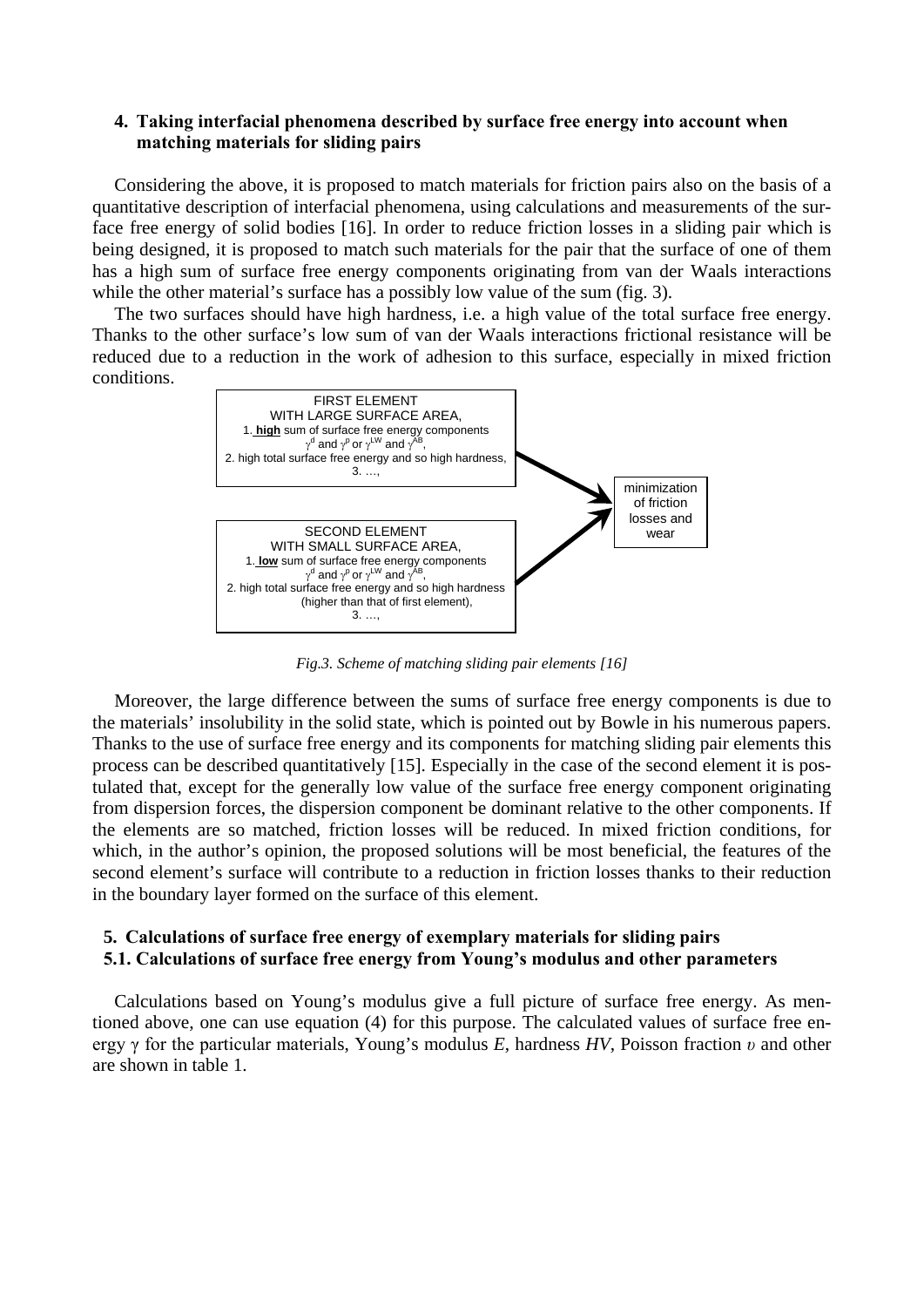| Material      | Young's  | Hardness  | Poisson  | Melting  | Temperature    | $\gamma_Y$ | $\gamma_{HV}$ | $\gamma_{Tt}$ |
|---------------|----------|-----------|----------|----------|----------------|------------|---------------|---------------|
|               | modulus  | HV        | fraction | point    | coefficient    | mN/m       | mN/m          | mN/m          |
|               | Ε,       |           |          | $T_t$    | $d\gamma/dT$ , |            |               |               |
|               | GPa      |           |          | K        | mN/Km          |            |               |               |
| Cast iron     | 100 [20] | $250**$   | 0.25     | 1500 [3] | $-0.49$ [3]    | 875        | 342           | 2460          |
| $EN-GJL-200$  |          |           | $[20]$   |          |                |            |               |               |
| Nitrided cast | 200 [20] | $800**$   | 0.25     | 1500 [3] | $-0.49$ [3]    | 1250       | 1093          | 2460          |
| iron EN-      |          |           | [20]     |          |                |            |               |               |
| $GL-200$      |          |           |          |          |                |            |               |               |
| <b>TiN</b>    | 590 [4]  | 2100 [4]  | 0.23     | 3223 [4] | $-0.25$ [3]    | 3503       | 2067          | 2734          |
|               |          | $(1600)*$ | $[20]$   |          |                |            | $(1574)*$     |               |

*Tab. 1. Surface free energy values calculated from Young's modulus (γY), hardness and Poisson fraction (γ<sub>HV</sub>) and surface tension at melting point (γ<sub>Tt</sub>)* 

\* values for coating, \*\* measurement values

Similarly, surface free energy values were calculated from relation (9) for surface free energy *γHV* as a function of hardness *HV* and Poisson fraction *υ*. The values are presented in table 6 which also shows surface free energy values calculated on the basis of molten solid surface tension *γTt*, using relation (2). Although the presented methods of estimating surface free energy yield different results, they are still useful considering that there are no other methods of estimating total surface free energy. In the author's opinion, the method based on hardness and the Poisson fraction is the most adequate, mainly because of the fact that hardness is resistance to the forcing of elastic and plastic deformations. The method's applicability is limited to very hard (above 200 *HV*) materials.

### **5.2. Measurements of surface free energy components from angle of wetting**

The measurements were carried using a D2 Krüβ goniometer with the DSA (Drop Shape Sof tware). Three calibrating liquids with known surface free energy polar component  $\gamma^p$  and dispersion component  $\gamma^d$  for the Owens-Wendt, Fowkes and Kaeble methods and with known component  $\gamma^{LW}$ and component  $\gamma^{AB}$  for the van Oss-Good acidic-basic method were used for the measurements. The calibrating liquids were: water, formamide and diodomethane. The measurement results shown in table 3 confirm that after nitriding the dispersion component increases, which is accompanied by a slight increase in the sum of the components generated by van der Waals forces. Table 4 shows the results of surface free energy dispersion and polar component measurements for different coatings deposited using the PAPVD method.

| Material   |              | Wetting angle $\Theta$ |       | Owen–Wendt               | Van Oss-Good                          |
|------------|--------------|------------------------|-------|--------------------------|---------------------------------------|
|            | diodomethane | formamide              | water | method                   | acidic-basic method                   |
|            |              |                        |       | Sum of components:       | Sum of components                     |
| $EN-GJL$ - | 54.18        | 57.53                  | 69.87 | $\gamma = 39.20$         | $y=36.07$                             |
| 200        |              |                        |       | Dispersion component     | Component LW                          |
|            |              |                        |       | $\gamma^d$ -29.06        | $v^{LW}$ = 31.92                      |
|            |              |                        |       | Polar component          | Component AB $\gamma^{AB}$ =4.15      |
|            |              |                        |       | $\gamma^{\rm p} = 10.14$ | Acidic component=0.28                 |
|            |              |                        |       |                          | Basic component=15.51                 |
|            |              |                        |       | Sum of components        | Sum of components                     |
| Nitrided   | 47.64        | 54.32                  | 75.00 | $\gamma = 40.41$         | $y=39.51$                             |
| $EN-GJL$ - |              |                        |       | Dispersion component     | Component LW                          |
| 200 [14]   |              |                        |       | $\gamma^d$ 34.01         | $v^{LW} = 35.58$                      |
|            |              |                        |       | Polar component          | Component AB $\gamma^{AB}$<br>$=3.93$ |
|            |              |                        |       | $\gamma^{\rm p} = 6.40$  | Acidic component=0.47                 |
|            |              |                        |       |                          | Basic component=8.26                  |

*Tab. 3. Measured surface free energy components of cast iron EN-GJL-200 before and after nitriding [16]*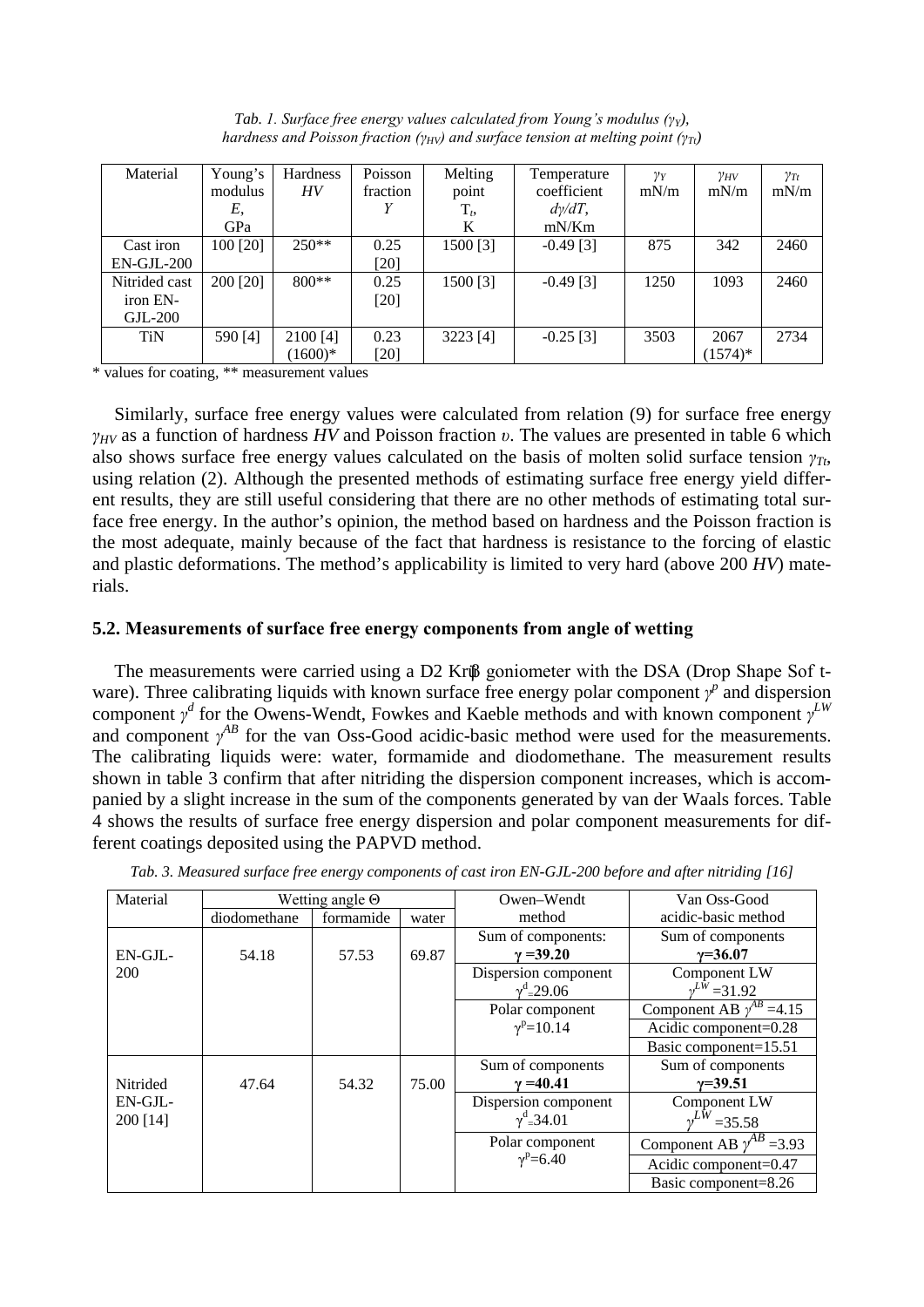|  |  | Tab. 4. Sum of surface free energy components for TiN |  |
|--|--|-------------------------------------------------------|--|
|  |  |                                                       |  |

| Material   | Wetting angle $\Theta$ |           |       | Surface free energy<br>components      | Calculation method |        |
|------------|------------------------|-----------|-------|----------------------------------------|--------------------|--------|
|            | diodomethane           | formamide | Water |                                        | Fowkes             | Kaelbe |
| <b>TiN</b> | 59.27                  | 69.04     | 78.80 | Sum of components $\gamma$             | 29.44              | 29.45  |
| [32, 33]   |                        |           |       | Dispersion component $\gamma^{\alpha}$ | 24.33              | 23.75  |
|            |                        |           |       | Polar component $v^p$                  | 5.11               | 5.69   |

#### **6. Experimental investigation of sliding pair and surface free energy of its elements**

The influence of surface free energy and its components on tribological phenomena in a sliding pair was verified in a roll-block tester. Clinging to the counterface the specimen forms a distributed contact of 100  $\text{mm}^2$  with it. In accordance with the considerations presented in section 5, the counterspecimen was made from cast iron EN-GJL-200. Ten counterspecimens, of which five were subjected to vacuum nitriding, were prepared [19]. The specimens were made from cast iron designated in accordance with PN-EN 1560 as EN-GJL-350. As specified in section 5, their working surfaces were coated with titanium nitride, using the plasma-assisted physical vapour deposition (PAPVD) technique described in [21]. A linear speed of 1.25 m/s and a pressure of 5 MPa were used to create extremely difficult operating conditions for the sliding pairs, similar to the conditions prevailing in the first piston ring's inner dead centre area at the beginning of the internal-combustion engine's power stroke. As a result, mixed friction was obtained, as evidenced by the fact that the coefficient of friction was much above  $0.01 - a$  value typical for fluid friction [15]. The range of tests carried out in the T05 microprocessor roller-block tribotester included measurements of friction forces and the wear and mass temperature of the specimen, which as time characteristics were archived in a computer system. After statistical handling the time characteristics were used to calculate the average friction coefficients for the sliding pairs (table 5). TiN coated specimen/cast iron counterspecimen pairs sliding in the presence of a lubricant – ELF SYNTHESE 5W50 synthetic oil (pairs: 12, 13, 15, 18). TiN coated specimen/nitrided cast iron counterspecimen pairs sliding in the presence of a lubricant – ELF SYNTHESE 5W50 synthetic oil ELF SYNTHESE 5W50 (pairs: 11, 14, 16, 17, 19).

| Specimen number | Counterspecimen    | Load | Speed | Type of oil |
|-----------------|--------------------|------|-------|-------------|
|                 |                    | MPa  | m/s   |             |
|                 | nitrided cast iron |      | 1.25  | synthetic   |
| 12              | cast iron          |      | 1.25  | synthetic   |
| 13              | cast iron          |      | 1.25  | synthetic   |
| 14              | nitrided cast iron |      | 1.25  | synthetic   |
| 15              | cast iron          |      | 1.25  | synthetic   |
| 16              | nitrided cast iron |      | 1.25  | synthetic   |
| 17              | nitrided cast iron |      | 1.25  | synthetic   |
| 18              | cast iron          |      | 1.25  | synthetic   |
| 19              | nitrided cast iron |      | 1.25  | synthetic   |

*Tab. 5. Plan of tests in tribotester T05*

The friction distance for one test run was set at 1350 m. The total friction distance was set at 20 runs. Once the sliding pair cooled down after each run, wear, being the sum of the wear of the specimen and that of the counterspecimen, was measured. The tests were conducted according to a static, determinate and complete test plan.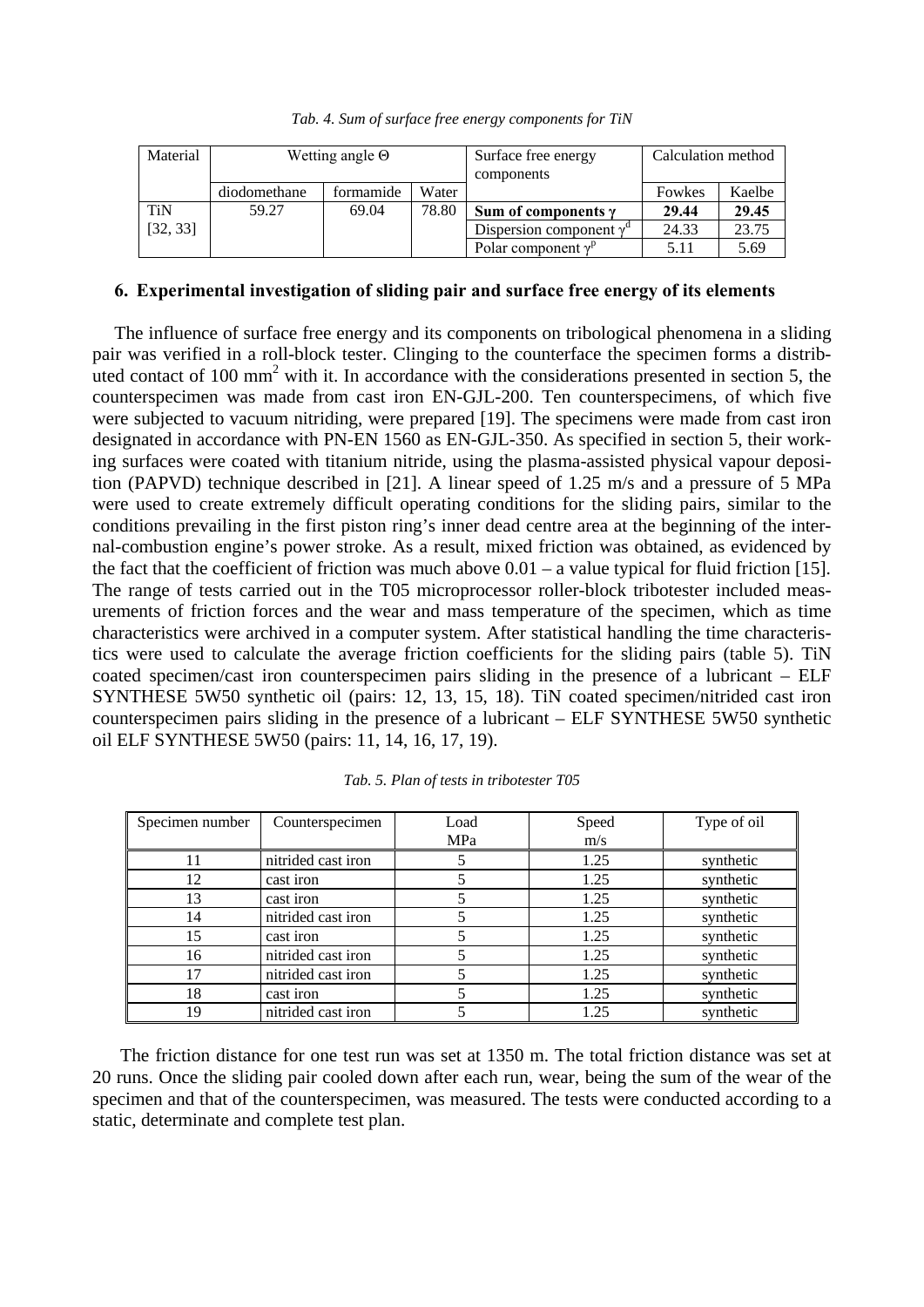*Tab. 6. Friction forces and friction and wear coefficients of sliding pairs tested for distance of 27000 m*

| <b>SLIDING PAIR</b>                                                                          | Average<br>tangent force | Average friction<br>coefficient | Average speci-<br>men temperature<br>$\alpha$ |
|----------------------------------------------------------------------------------------------|--------------------------|---------------------------------|-----------------------------------------------|
| TiN coated specimen<br>Cast iron counterspecimen<br>Synthetic oil Elf Synthese 5W50          | 28.1                     | 0.044                           |                                               |
| TiN coated specimen<br>Nitrided cast iron counterspecimen<br>Synthetic oil Elf Synthese 5W50 | 8.0                      | 0.015                           | 40.5                                          |

Friction coefficients as a function of friction distance were calculated from friction force measurement results, as a quotient of the friction force and the pressure multiplied by the contact surface area. The graphs of the friction coefficients are shown in figs 5 and 6. Through regression analysis regression functions (in the polynomial form) were fitted to all the parameter values in the figures showing friction coefficient graphs. Through comparative studies the coefficients of friction of cast iron and nitrided cast iron counterspecimens sliding against TiN in the presence of synthetic oil were determined (tab. 6).



*Fig.5. Coefficient of friction versus friction distance for cast iron counterface sliding against TiN coated specimen lubricated with synthetic oil*



*Fig. 6. Coefficient of friction versus friction distance for nitrided cast iron counterface sliding against TiN coated specimen lubricated with synthetic oil*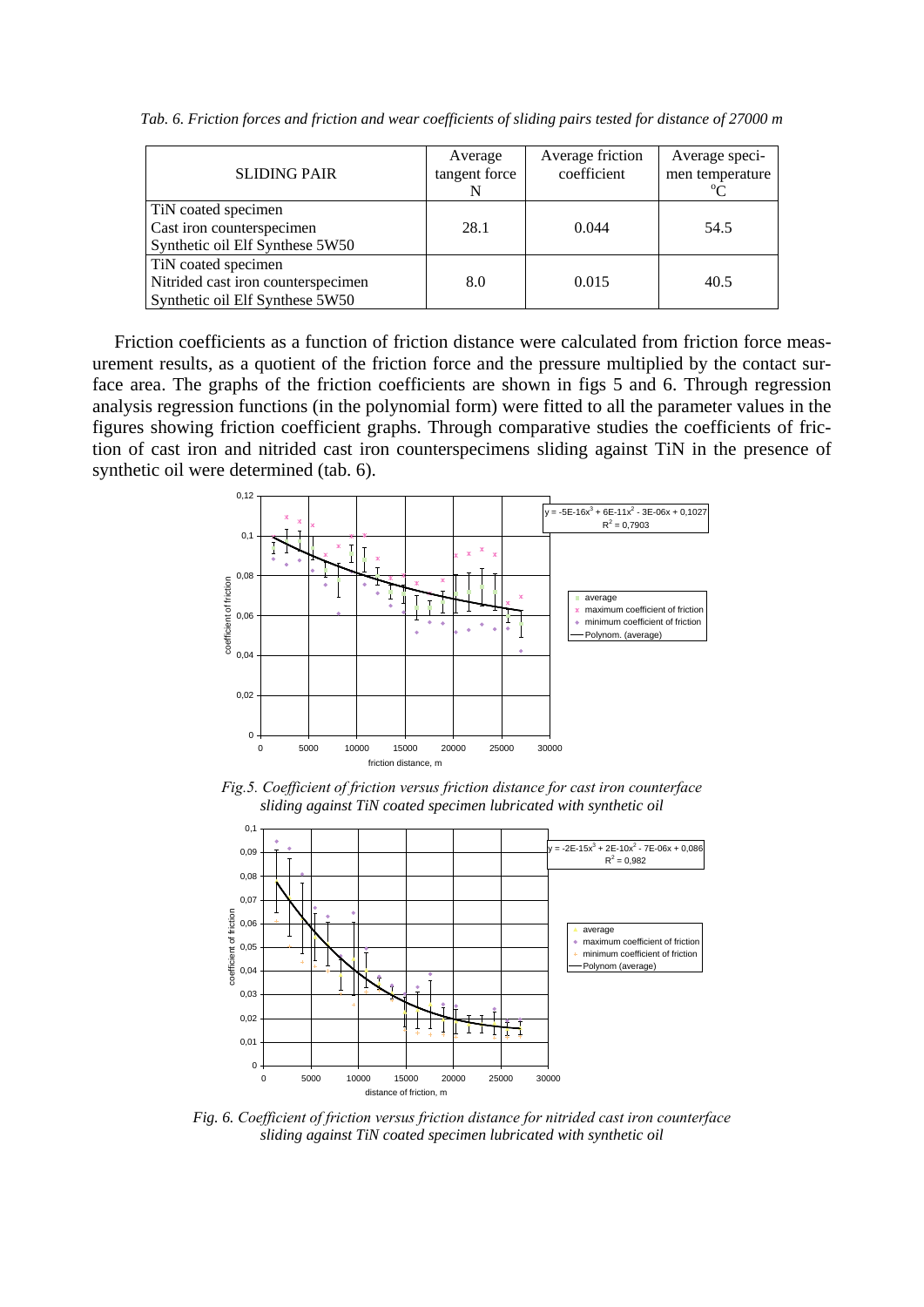The differences in surface free energy values between cast iron EN GJL 200 and nitrided cast iron EN GJL 200 resulted in considerable differences in the friction and wear coefficient values of the tested sliding pairs. Figures 9 show the average friction coefficients for the tested sliding pairs. The average surface free energy of the cast iron ( $\gamma$ =1225 mN/m) and the nitrided cast iron ( $\gamma$ =1600 mN/m) from which the tested counterspecimens were made, calculated from the data shown in table 4, are marked on the Y-axis. Nitriding of the cast iron resulted in an increase in total surface free energy (table 1) and consequently, in an increase in hardness. Also the dispersion component value (tables 2 and 3) of this energy increased as indicated by calculations using wetting angle measurements. High values of the surface free energy dispersion component are conducive to the formation of a uniform film of oil, which is well bounded with the base thanks to good wetting.

The causes of the lower friction coefficients are sought in the greatly reduced intensity of adhesion wear during mixed friction when microcontacts between surface irregularities occur as in the case of coatings with a lower sum of the dispersion component and the polar component of surface free energy, including the TiN coatings on the tested specimens (table 4). Also significant is the low value of the surface free energy polar component which for the TiN coating is several times lower than for the other coatings with a comparably low sum of the surface free energy dispersion and polar components (table 4). This is associated with a reduction in Keesom interactions at elevated temperatures [16].



*Fig. 9. Friction coefficient of sliding pair versus surface free energy of counterface*

An additional factor which played a part in preventing adhesion wear was the use of synthetic oil as the lubricant. The low friction coefficients were obtained owing to the properties of the synthetic oil (mainly its ability to form an oil film already at the startup) combined with the property of the specimen's surface: low intensity of adhesion wear and the property of the counterspecimen: good durability of the lubricating film.

## **7. Conclusion**

- Wear resistance (often identified with hardness) and wettability by a lubricant (usually lubricating oil) come to the fore among the well known material properties which should characterize sliding pair elements.
- Surface free energy estimates based on Young's modulus, hardness and surface tension at the fusion temperature allow one to assess general strength properties. For this only the main material properties are needed.
- By calculating surface free energy dispersion component  $\gamma_s^d$  from the Hamaker constant one can assess the wettability of a given body and consequently, the energy of adhesion to oil.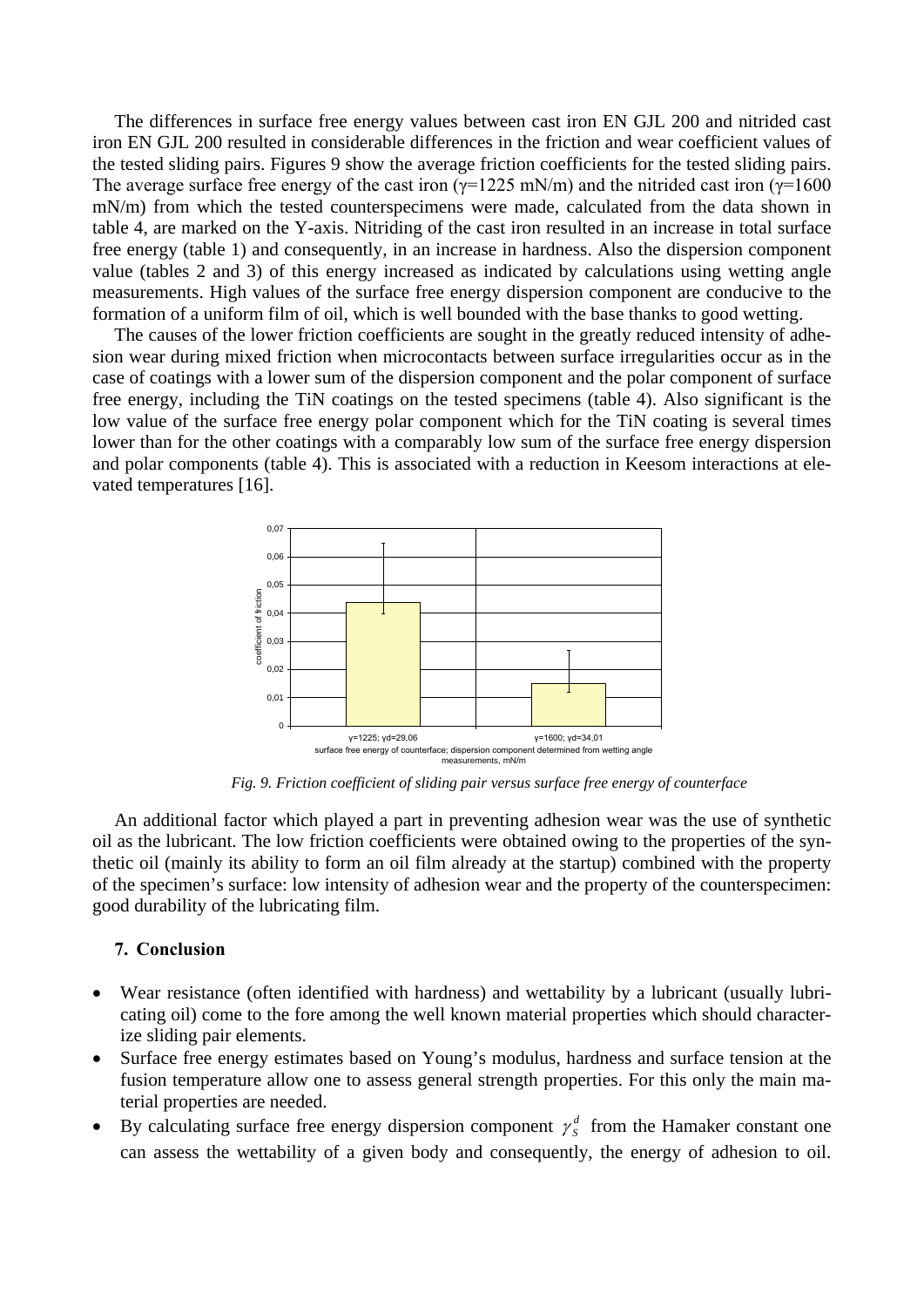Then one can draw conclusions about the behaviour of the two interacting elements, especially in mix friction conditions.

- By calculating dispersion component  $\gamma_s^d$  or Lifshitz-van der Waals component  $\gamma_s^{LW}$  and polar component  $\gamma_s^p$  or acidic-basic component  $\gamma_s^{AB}$  of surface free energy on the basis of the angle of wetting by calibrating liquids one can gain insight into the components resulting from interfacial interactions. Using these methods one cannot calculate the total surface free energy of solid bodies characterized by metallic and covalent bonds. Nevertheless, measurements by calibrating liquids are important for the identification of the components playing a role in interfacial interactions, i.e. dispersion component  $\gamma_s^d$  or Lifshitz-van der Waals component  $\gamma_s^{LW}$ and polar component  $\gamma_s^p$  or acidic-basic component  $\gamma_s^{AB}$ .
- The estimations and calculations of surface free energy and its components done for the combustion engine's PRC unit made it possible to well match the materials for the sliding pair elements. The goodness of the match was confirmed by the results of tribological and combustion engine tests.

# **References**

- [1] Adamson A., W., *Physical Chemistry of Surface*, Interscience Pub. Inc., New York 1960.
- [2] Allen B.C., *Liquid Metals*, Marcel Dekker Inc., New York 1972.
- [3] Benesch R., Janowski J., Mamro K., *Ferrous Metallurgy, Physicochemical Foundations of Processes* (in Polish), Wydawnictwo "Śląsk", Katowice, 1979.
- [4] Burakowski T., Wierzchoń T., *Metal Surface Engineering*, WNT, Warsaw, 1995.
- [5] Dereń J., Haber J., Pampuch R., *Chemistry of Solid Body*, PWN, Warsaw, 1977.
- [6] Drzymała J., *Foundations of Mineralurgy*, Wroclaw University of Technology Press, Wroclaw, 2001.
- [7] Dutkiewicz E.T., *Physicochemistry of Surfaces*, WNT, Warsaw, 1998.
- [8] Fowkes F.M., *Attractive Forces at Interfaces*, Ind. Eng. Chem., 56 (12), pp. 40-52, 1964.
- [9] Fowkes F.M. et al., *J. Coll. Interf. Sci.*, 1980, 78, 1, 200.
- [10] Good R.J., *Intermolecular and Interatomic Forces*, in: Treatise of Adhesion and Adhesives, Ed: Patrick R.L., Vol. 1(3), New York, Marcel Dekker Inc., 1967, pp. 9-68.
- [11] Gutmann V., *Donor-Acceptor Approach to Molecular Interaction*, New York, Plenum Press, 1979.
- [12] Jańczuk B., Zdziennicka A., Wójcik W., *Surface Free Energy*, Wiadomości Chemiczne, 1995, 49, 5-6, pp.301-324.
- [13] Jańczuk B., Zdziennicka A., Wójcik W., *Determination of Surface Free Energy of Solid Bodies from Wetting Angle*, Wiadomości Chemiczne, 1995, 49, 7-8, pp. 429-347.
- [14] Kaźmierczak A., *Computer Simulation of Piston Ring–Cylinder Liner Coaction in Combustion Engine,* Proceedings of the Institution of Mechanical Engineers, Journal of Automobile Engineering – Part D, Volume 218, No. 12, 2004, Professional Engineering Publishing Limited, Northgate Avenue, Bury St Edmunds, Suffolk IP32 6BW, United Kingdom.
- [15] Kaźmierczak A., *Effect of Cermetallic Coating on Tribological Processes in Ring Seal of Combustion Engine*, Wroclaw University of Technology Press, Wroclaw, 2002.
- [16] Kaźmierczak A., *Friction and Wear of Piston-Ring-Cylinder Unit*, Wroclaw University of Technology Press, Wroclaw, 2005.
- [17] Lennard-Jones J.E., *Proc. Roy. Soc. Ser. A.*, 1924, 196, 463.
- [18] Lyklema H., *Fundamentals of Interface and Colloid Science*. Vol.1. Fundamentals, Academic Press, London, San Diego, New York, Boston, Sydney, Tokyo, Toronto, 1993.
- [19] *NITROVAC Technology,* Lodz University of Technology Press, Lodz 1998.